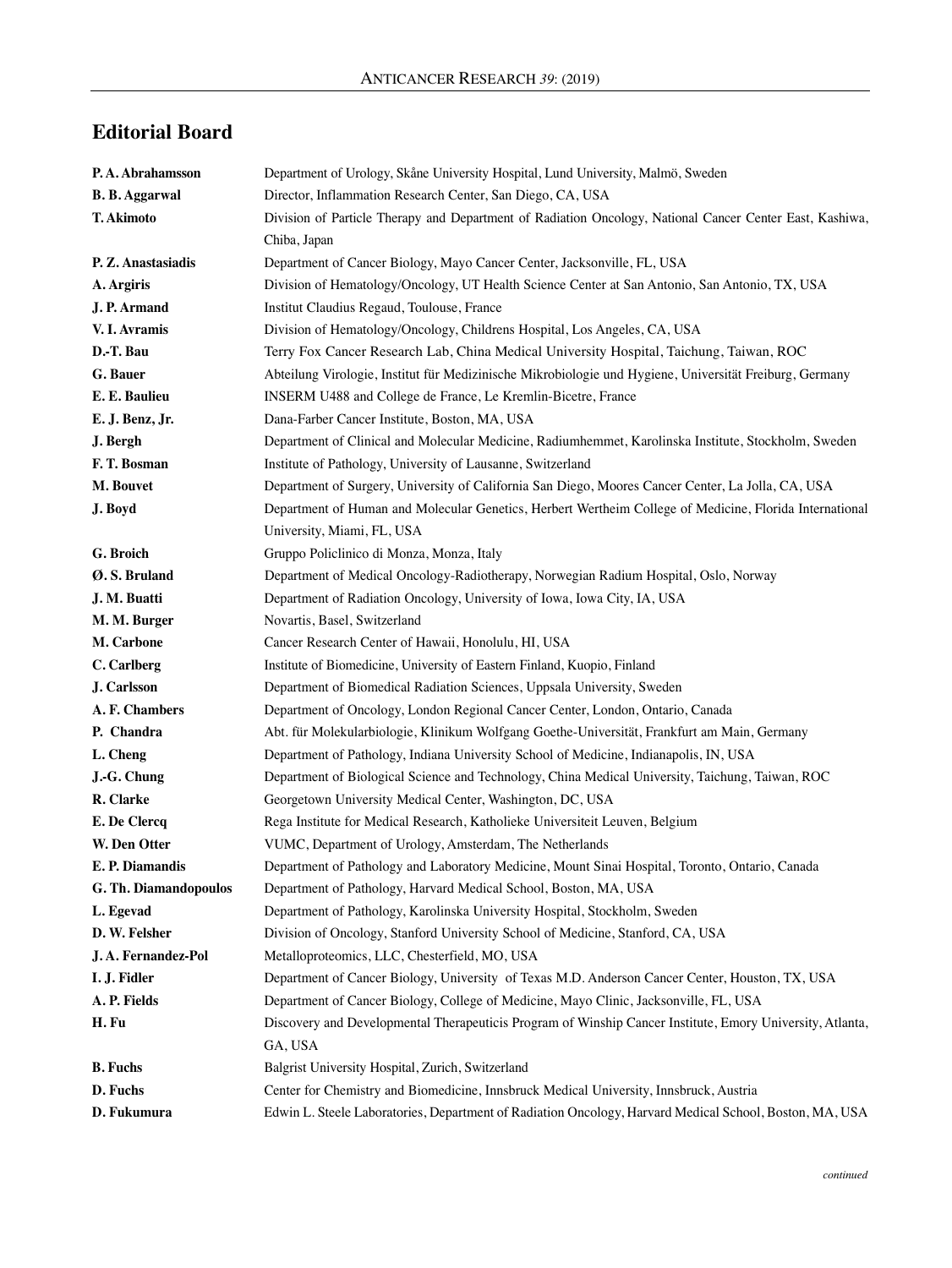| G. Gabbiani                | Department of Pathology, University of Geneva, Switzerland                                               |
|----------------------------|----------------------------------------------------------------------------------------------------------|
| R. Ganapathi               | Levine Cancer Institute, Carolinas HealthCare System, Charlotte, NC, USA                                 |
| A. F. Gazdar               | Hamon Center for Therapeutic Oncology Research, University of Texas Southeastern Medical Center, Dallas, |
|                            | TX, USA                                                                                                  |
| A. Giordano                | Sbarro Institute for Cancer Research, Temple University, Philadelphia, PA, USA                           |
| G. Gitsch                  | Department of Gynecology and Obstetrics, University of Freiburg, Germany                                 |
| M. Gnant                   | Department of Surgery, Medical University of Vienna, Austria                                             |
| R. H. Goldfarb             | R. H. Goldfarb Sopherion Therapeutics, LLC and Translational Oncology and ImmunoEngineering              |
|                            | Consulting, Guilford, CT, USA                                                                            |
| A. Helland                 | Oslo University Hospital-Radium Hospital, Oslo, Norway                                                   |
| L. Helson                  | Sign Path Pharma, Inc., Quakertown, PA, USA                                                              |
| R. Henriksson              | Department of Experimental Oncology, Umeå University, Umeå, Sweden                                       |
| R. M. Hoffman              | Department of Surgery, University of California, San Diego, CA, USA                                      |
| S.C. Jhanwar               | Laboratory of Solid Tumor Genetics, Department of Medicine, Memorial Sloan-Kettering Cancer Center, New  |
|                            | York, NY, USA                                                                                            |
| J.V. Johannessen           | Department of Pathology, The Norwegian Radium Hospital, Oslo, Norway                                     |
| R. Jones                   | Sarcoma Unit, Royal Marsden Hospital, London, UK                                                         |
| <b>B.</b> Kaina            | Institute of Toxicology, University of Mainz, Germany                                                    |
| P. -L. Kellokumpu-Lehtinen | Department of Oncology and Radiotherapy, Tampere University Hospital, Tampere, Finland                   |
| D. G. Kieback              | Helios Medical Center Schleswig, Schleswig, Germany                                                      |
| R. Klapdor                 | Medical Clinic, University of Hamburg, Germany                                                           |
| H. Kobayashi               | Laboratory of Molecular Theranostics, NCI/NIH, Bethesda, MD, USA                                         |
| S.D. Kottaridis            | Department of Virology, Hellenic Anticancer Institute, Athens, Greece                                    |
| G. R. F. Krueger           | Center of Anatomy II, University of Cologne Medical School, Cologne, Germany                             |
| Pat M. Kumar               | Department of Biological Sciences, Manchester Metropolitan University, Manchester, UK                    |
| <b>Shant Kumar</b>         | Department Pathology, University of Manchester Medical School, Manchester, UK                            |
| O.D. Laerum                | Department of Pathology, The Gade Institute, University of Bergen, Norway                                |
| F. J. Lejeune              | Fondation du Centre Pluridisciplinaire d'Oncologie, CHUV, Lausanne, Switzerland                          |
| S. Linder                  | Department of Medicine and Health, Linköping University, Linköping, Sweden                               |
| L. F. Liu                  | Department of Pharmacology, UMD of New Jersey, Piscataway, NJ, USA                                       |
| D. M. Lopez                | Department of Microbiology and Immunology, University of Miami School of Medicine, Miami,                |
|                            | FL, USA                                                                                                  |
| E. Lundgren                | Unit of Applied Cell and Molecular Biology, University of Umeä, Sweden                                   |
| Y. Maehara                 | Department of Surgery and Science, Graduate School of Medical Sciences, Kyushu University, Fukuoka,      |
|                            | Japan                                                                                                    |
| J. Maher                   | Department of Research Oncology, Division of Cancer Studies, King's College London School of Medicine,   |
|                            | Guy's Hospital Campus, London, UK                                                                        |
| J. Marescaux               | IRCAD, University of Strasbourg, France                                                                  |
| <b>J.</b> Mark             | Department of Pathology, Kärnsjukhuset, Skövde, Sweden                                                   |
| S.S. Martin                | Department of Physiology, University of Maryland School of Medicine, Baltimore, MD, USA                  |
| S. Mitra                   | The Methodist Hospital Research Institute (TMHRI), Houston, TX, USA                                      |
| S. Miyamoto                | Department of Obstetrics and Gynecology, Faculty of Medicine, Fukuoka University, Fukuoka, Japan         |
| S. Moncada                 | Manchester Cancer Research Centre, University of Manchester, Manchester, UK                              |
| M. Mueller                 | Hochschule Furtwangen University, Villingen-Schwenningen, Germany                                        |
| F. M. Muggia               | New York University Cancer Institute, School of Medicine, NY, USA                                        |